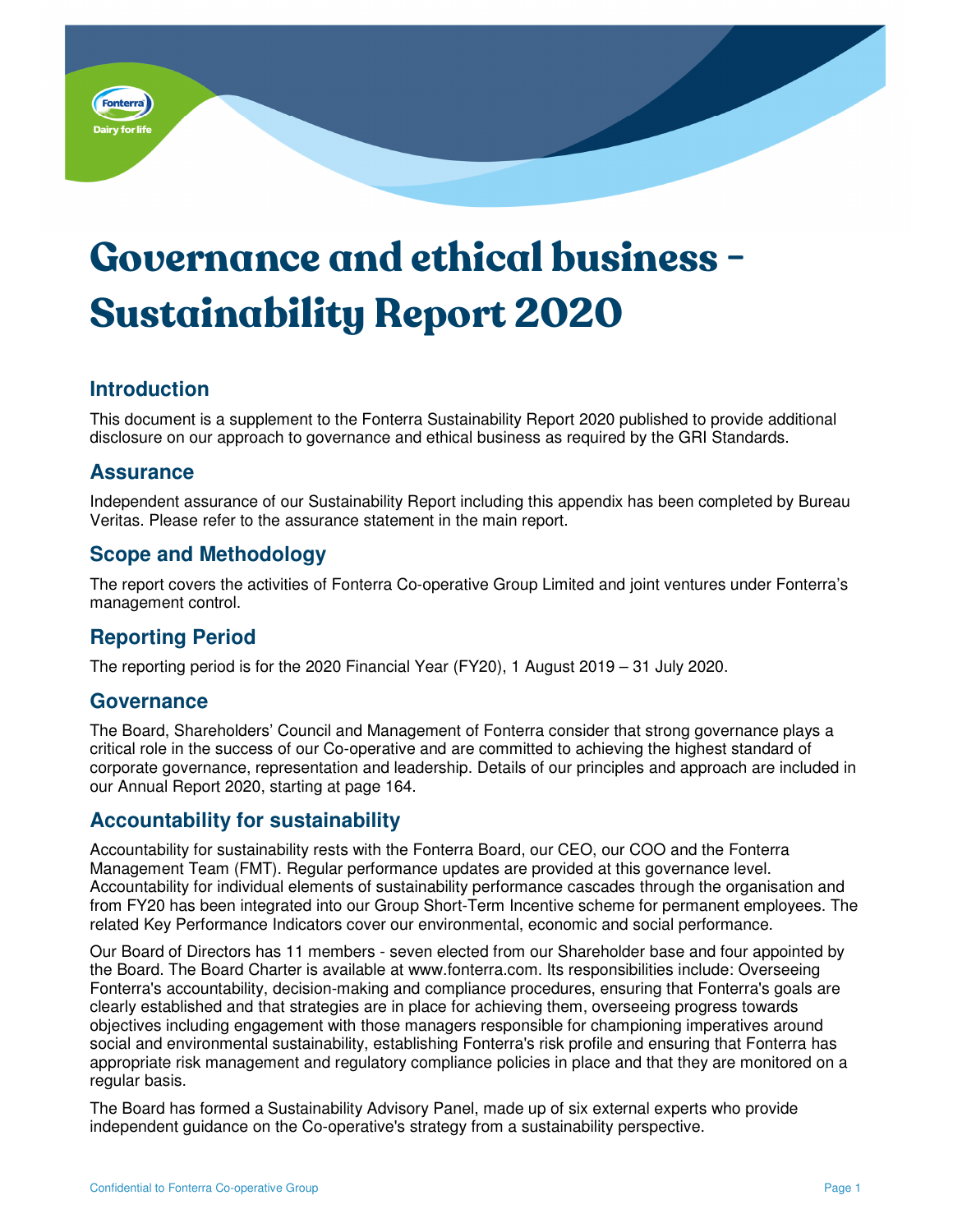#### Fonterra Co-operative Group

Sustainability requirements are integrated into Fonterra's set of group policies, guided by best practice such as ISO26000, the international standard for organisational social responsibility. All group policies are subject to regular review and each policy is owned by an individual member of the FMT.

The Chief Operating Officer reports directly to the Chief Executive Officer and sits on Fonterra's Management Team. Reporting to the COO is the Director of Sustainability, who manages the centralised Global Sustainability team that is accountable for embedding sustainability. The Global Sustainability team is responsible for helping the business integrate sustainability into strategic planning, business planning and reporting, with progress, monitored and reported to the Fonterra Management Team through the Chief Operating Officer.

Operational delivery of strategy, and accountability for performance against targets, is integrated into the organisation, with geographical business units responsible for performance in-country, and Group teams responsible for progressing performance on specific topics at the global level. For example, the Farm Source - Sustainable Dairying teams in New Zealand and Australia support our farmers to make improvements across a wide range of topics, and the Global Quality and Safety team support global improvements on both Food Safety and Quality and Health, Safety and Wellbeing.

#### **Awareness and training**

Fonterra has an Ethics Portal that is available for all staff to support awareness and understanding of ethical business topics. This includes the definitions, expectations and processes for declaring a potential conflict of interest and, if a potential conflict exists, to put in place steps to manage conflicts appropriately.

Annually, all people leaders and management staff are required to refresh their knowledge of our policy commitments and expectations, including "The Way We Work" – our code of business conduct, ethical behaviour and avoidance of disreputable activities such as bribery and corruption. The process includes completion of online learning, an evaluation, and a declaration of understanding and compliance. This year almost 3,400 Fonterra staff have successfully completed this online training.

#### **The way we work hotline**

Our Code of Business Conduct and global policies set clear expectations for how our people need to act and behave. We expect a high degree of professionalism from our employees, farmer shareholders, stakeholders, suppliers and customers.

We fund an independently administered whistle-blowing hotline (The Way We Work Hotline), facilitated by Deloitte, available to all employees globally to raise concerns related to serious wrongdoing or other behaviour they wish to report. We also provide an Employee Support Programme (EAP) where employees can seek advice and counselling (see next section).

This year, 29 disclosures were made to The Way We Work Hotline: 25 disclosures were made by New Zealand-based employees and 4 were made by employees based in other countries. Nearly all the disclosures were made on an anonymous basis, or with restrictions put on the people with whom the disclosure could be discussed.

At the end of the year, 7 cases remained open and 22 cases had been closed. Of the closed cases, 20 were unsubstantiated and 2 were substantiated. The breakdown of disclosures is as follows:

- **Bullying/Harassment:** 11 disclosures were made. Of those, at the end of the reporting period, five were unsubstantiated, four inter-related disclosures had a completed investigation (but the findings had not been communicated), and two were the subject of an ongoing investigation. Where disclosures are substantiated or partially substantiated, the matter is addressed directly with the relevant employee. In addition, a small number of bullying and harassment issues are raised with local human resource teams. These are investigated and reviewed in a similar manner.
- **Corruption/fraud:** Five disclosures were made (one relating to fraud, three to a conflict of interest and one to an abuse of influence). Of those, one conflict of interest disclosure was substantiated. The other cases were unsubstantiated. In the substantiated case (involving declaration of a personal relationship), the issue was addressed with the relevant employee and their manager.
- **Discrimination:** One disclosure was made, which was unsubstantiated. In addition, a small number of discrimination issues are raised with local human resource teams. These are investigated and reviewed in a similar manner.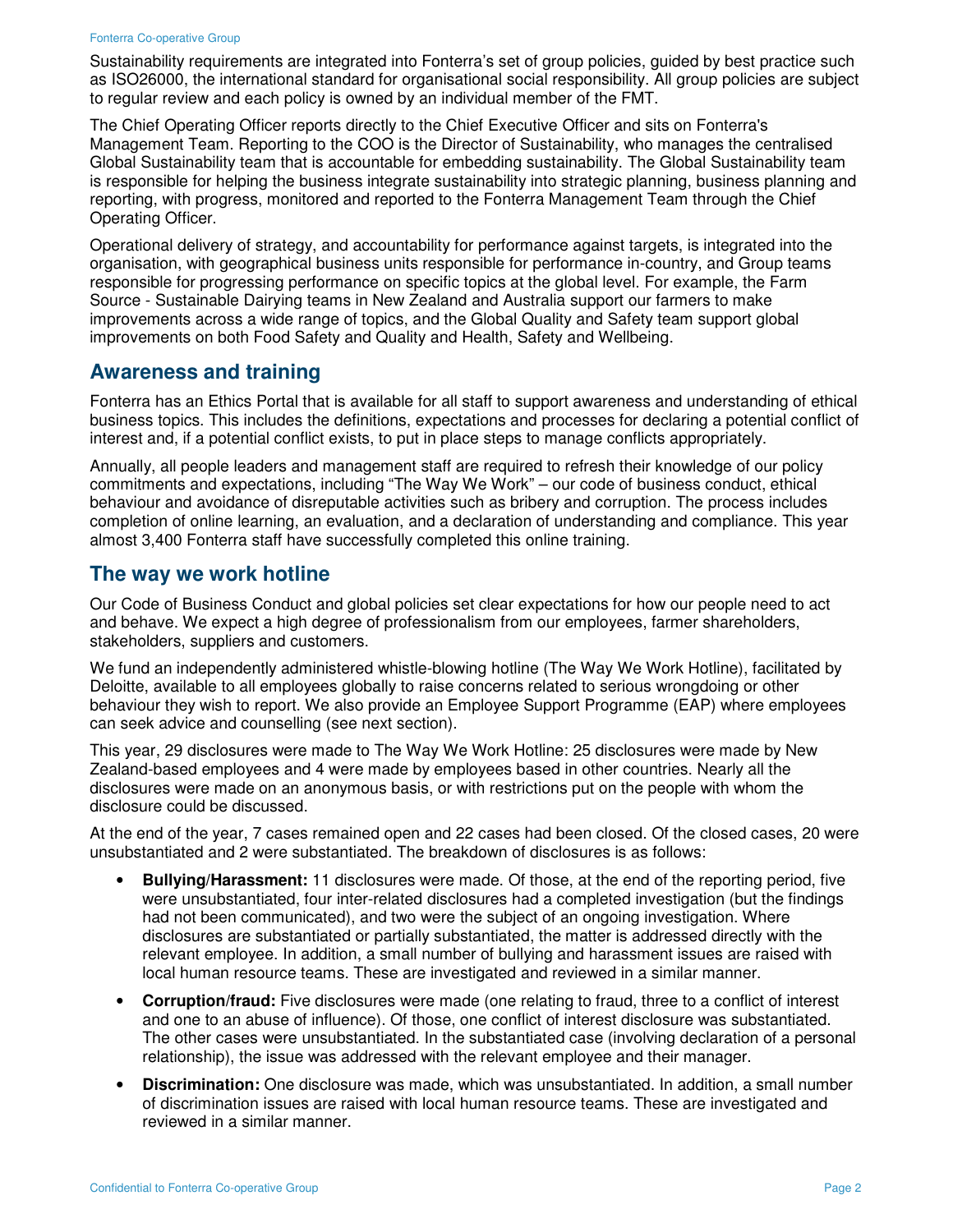- **Health, Safety and Environment:** Seven disclosures made. One was substantiated. This related to non-work related COVID protocols and was addressed directly with the relevant employee. Five were unsubstantiated and one investigation remained open at the end of the reporting period. In relation to one unsubstantiated disclosure the employee was invited to contribute to a post-incident debrief. In relation to another unsubstantiated disclosure, the employee agreed to having the issues managed as part of the health and safety investigation into the incident.
- **Policy/Procedure:** Two disclosures were made. They were not substantiated. In relation to one of the disclosures (regarding an allegedly inappropriate disclosure of personal information), actions were taken to ensure that managers were aware of the relevant processes and the persons to whom information should be disclosed. In relation to the other, further information was provided regarding our COVID-19 safety processes.
- **Other:** There were three other disclosures made that did not fit into the above categories. They related to matters such as use of corporate travel and the workplace environment, and were not substantiated.

# **Employee Assistance Programme**

Our Employee Assistance Programme is a free and confidential service provided to employees experiencing personal or work-related difficulties. It provides independent, professional support to address issues such as anxiety, grief and work-related stress. Targeted support is also available to assist employees dealing with workplace change and restructuring.

### **Responsible political behaviour**

Fonterra does not allow corporate contributions of any kind to a candidate or political party in connection with political elections. No political contributions were made in the past year. We do not offer money or anything of material value to government officials, parties or candidates for the purposes of influencing the acts or decisions of officials.

# **Our approach to tax**

Fonterra has a clear set of principles which guide how we manage our tax obligations in New Zealand and around the world. We pay our fair share of tax in all jurisdictions, and do not use tax havens to avoid our tax responsibilities. We are transparent and work with tax authorities to ensure we continue to act responsibly.

In New Zealand cooperatives and corporates are treated differently in tax law. Rather than being taxed directly, Fonterra passes our income on to our farmer shareholders, who pay the tax at their level.

# **Anti-corruption**

Each year our Internal Audit team assess all Fonterra businesses for the risk of potential fraud. This risk assessment helps determine the priorities for audits across our global business. During FY20, over 75% of the internal audits completed across our global business included an assessment of the risks related to corruption. Particular areas of focus include segregation of duties, delegated authorities and sensitive inventory management. Within the coverage of these audits, seven manufacturing sites where we have management control were subject to an anti-corruption check.

In addition to the potential corruption/fraud cases identified through our whistle-blowing hotline (see above), three further cases were identified during FY20.

- In New Zealand, an individual abused their position to sell product to a colluding customer with unauthorized discount. The employee resigned before we could complete the investigation, but we are pursuing damages through the justice system.
- An executive in one of our entities in Latin America was terminated after a kick-back scheme was discovered. The case is in court and we have terminated our relationship with the vendor involved.
- An executive in one of our entities in China was accused of unethical behaviour and a conflict of interest with respect to some of our vendors. While the investigation did not fully substantiate the claims, the individual has subsequently left the company.